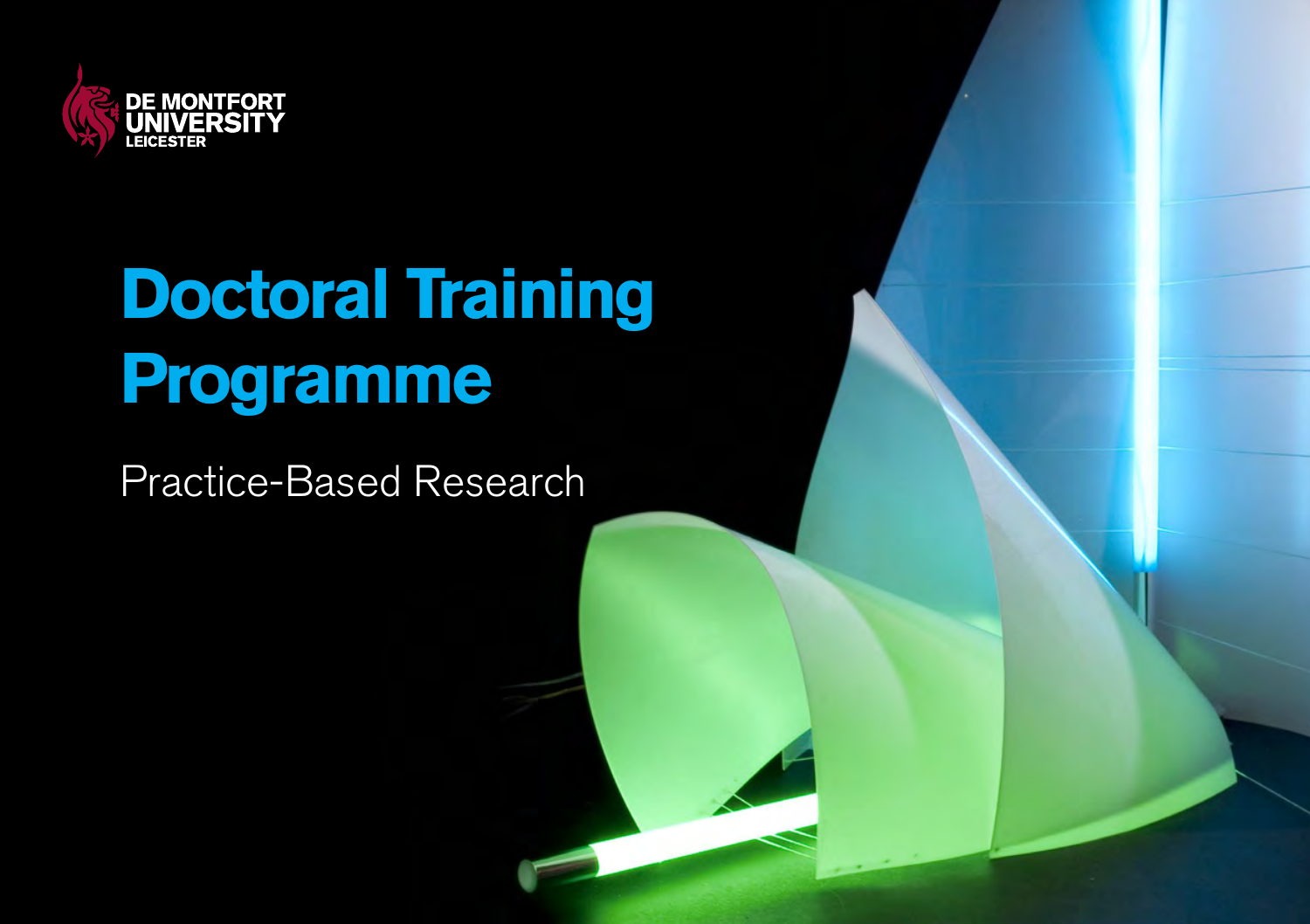## **Study for a PhD** Practice-Based Research

At De Montfort University (DMU) we have been globally recognised since the 1970s for pioneering practice-based research including the development of excellent doctoral training programmes in this field. Practice-based study involves a broad category of research that includes designing or making objects, the staging of performances or events and the documentation of artefacts. The definition of an artefact is broad, ranging from a physical entity, such as a painting or telephone, to an abstract entity, such as a novel or a computer program, to a transient entity such as a performance.

#### **Examples include:**

- Digital art and human-computer interaction
- Dance and performance
- Composition, electroacoustic performance
- Drama
- Usability of new technologies, spaces and places, virtual and augmented reality.

#### **Why study for a PhD at DMU?**

- World-leading in practice-based research
- Support tailored to individual needs, built around your research interests
- A network of fellow students with interests in a broad range of disciplines
- Support for publishing your work in international journals
- Experienced academic team in a range of practice-based research fields
- Opportunities for internships and teaching experience

Based in Leicester city centre, at the heart of England, we pride ourselves in being a university of creativity and innovation.

Our doctoral researchers go on to continue their groundbreaking work around the world – and we recognise that the network you develop as you progress your studies is often influential in developing a future career within practice-based research.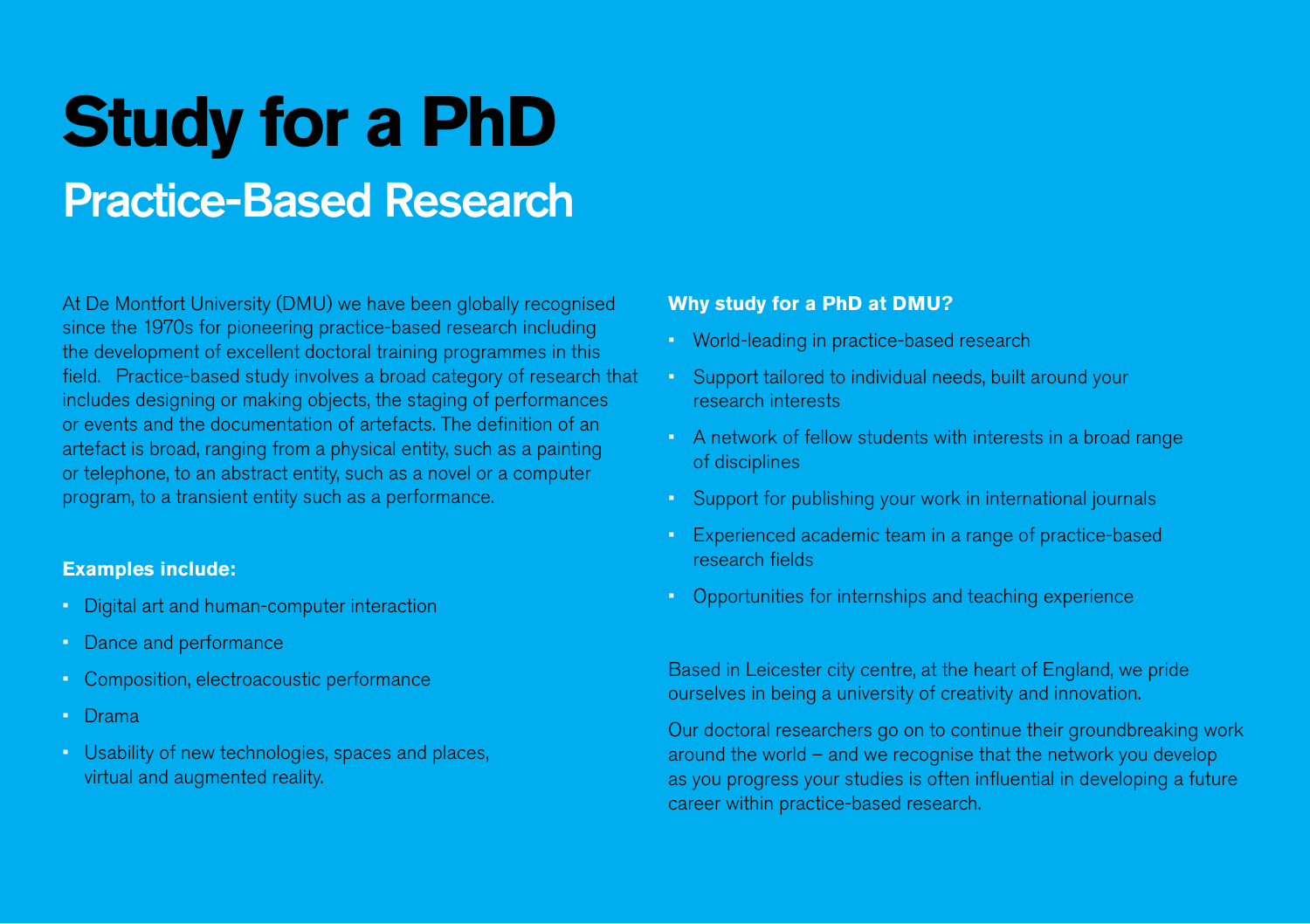Our experience and expertise in a breadth of practice-based disciplines will certainly underpin your success in network development and research methods in practice-based studies.

DMU's Practice-Based Research Doctoral Training Programme provides a series of lectures and tutorials related to discipline specific and interdisciplinary research groups from across the University. These are augmented with our Transdisciplinary Community research seminar series, available to all researchers but with a specific focus on practice-based research, and external speakers programme from the creative and cultural industries sectors.

#### For full details visit **dmu.ac.uk/pracDTP**

To enquire about studying for a PhD in practice-based research at DMU, talk initially to Professor Ernest Edmonds, programme director, at eedmonds@dmu.ac.uk.

To apply to study for PhD at DMU, and for further details, visit **dmu.ac.uk/researchdegrees**

**"In the contemporary creative technologies environment which crosses multiple disciplines, text alone does not adequately describe what we do as researchers in dance, design, drama, fine art, music, information technology, performing arts and photography."**